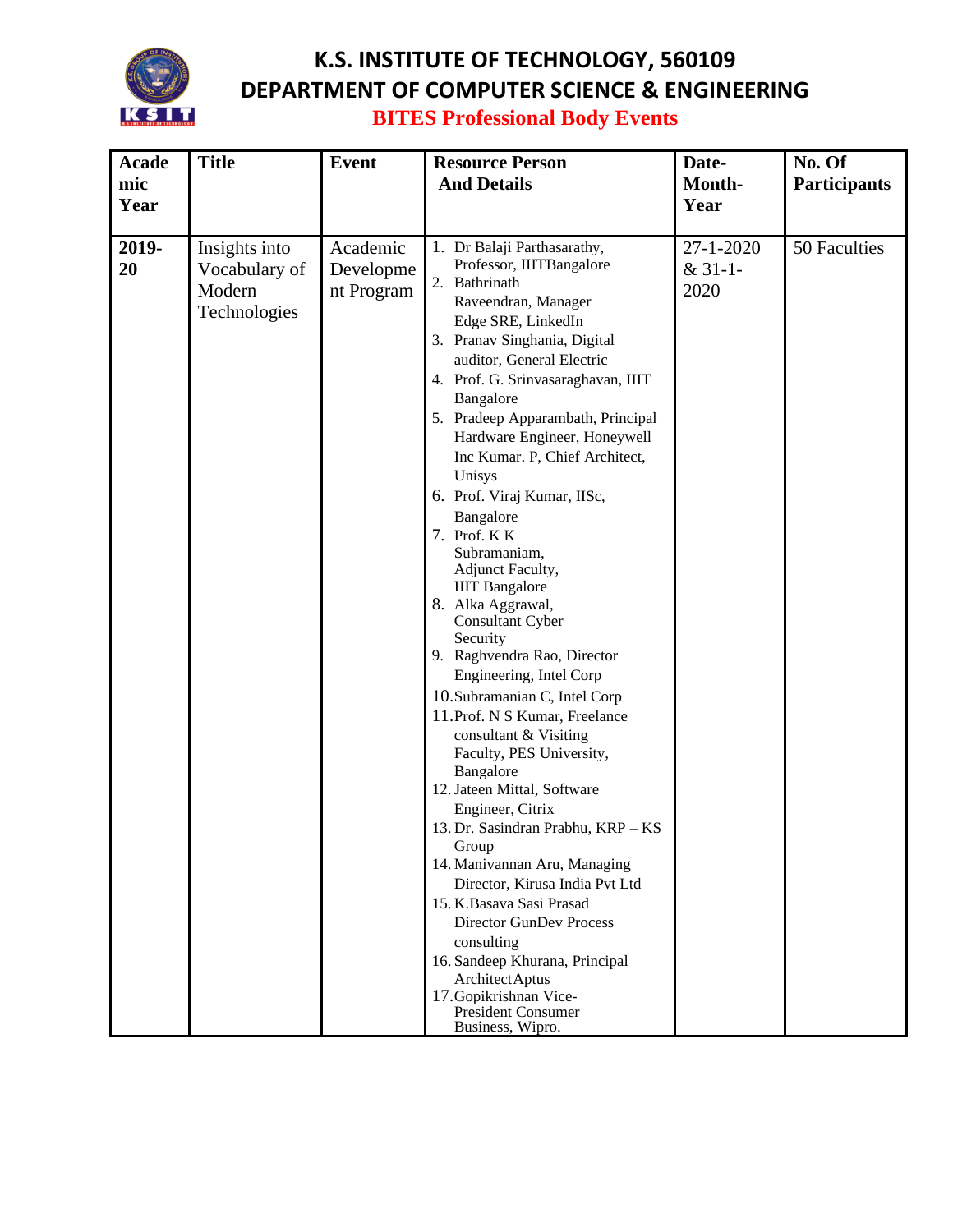| 2018-<br>19 | Problem<br>Solving with<br>Python<br>The New<br>vision for<br>Engineering<br><b>Education</b> in<br>India<br>Third CAC<br>Lecture on<br>"Rabindranath<br>Tagore" | <b>FDP</b><br>Distinguish<br>ed Guest<br>Lecture<br>Lecture | Dr. C P Ravikumar<br>Director<br>of<br>Talent<br>Development,<br>Texas<br>Instrument, India<br>Dr. Viraj Kumar,<br>Visiting Professor,<br>Divecha Centre for Climate<br>Change,<br>IISc, Bengaluru.<br>Dr. Joy Kuri<br>Professor & Chair<br>Department of Electronics<br>Systems Engineering,<br>Indian Institute of Science,<br>Bengaluru. | $3 - 1 - 2020 \&$<br>$4 - 1 - 2020$<br>24-7-2019<br>8-5-2019 | 50 Faculties<br>Faculties<br>74 |
|-------------|------------------------------------------------------------------------------------------------------------------------------------------------------------------|-------------------------------------------------------------|---------------------------------------------------------------------------------------------------------------------------------------------------------------------------------------------------------------------------------------------------------------------------------------------------------------------------------------------|--------------------------------------------------------------|---------------------------------|
|             | TechBytes                                                                                                                                                        | Quiz<br>Competitio<br>n College<br>level<br>selection       | $\overline{a}$                                                                                                                                                                                                                                                                                                                              | 21-2-2019                                                    |                                 |
|             | <b>VMware</b><br>Virtualization<br>and Cloud<br>Essentials                                                                                                       | Workshop                                                    | Mr. Sudarshan, Business<br>Consultant - LDS Infotech;<br>Mr. Mayank Srivastava<br>Partner Manager - VMware<br>India; Mr. Naresh Babu,<br><b>VMware Certified Instructor</b><br>L2, IT Consultant & CEO                                                                                                                                      | 13-11-2018<br>$\&$<br>14-11-2018                             | 53                              |
|             | "Startup<br>Engineering"                                                                                                                                         | Guest<br>Lecture                                            | Prof. Nagabhushan A M,<br>Professor at Computer<br>Science, MSRIT, Bangalore                                                                                                                                                                                                                                                                | 7/9/2018                                                     | 25                              |
| 2017-<br>18 | "Practical<br>Approach To<br>Networking<br>Concepts"                                                                                                             | Workshop                                                    | Dr. Ram P. Rustagi<br>Md Of Cavisson,<br>Bangalore.                                                                                                                                                                                                                                                                                         | 2-4-2018<br>$\&$<br>$3-4-2018$                               | 40                              |
|             | "Videoken-<br>Applying<br>Machine<br>Learning To<br>Support<br>Human<br>Learning"                                                                                | Lecture<br>Demonstra<br>tion                                | Dr. Manish Gupta<br>Co-Founder And Ceo,<br>Videoken And Infosys<br>Foundation Chair Professor,<br>Iiit-B, Bengaluru.                                                                                                                                                                                                                        | $2 - 3 - 2018$                                               | 80                              |